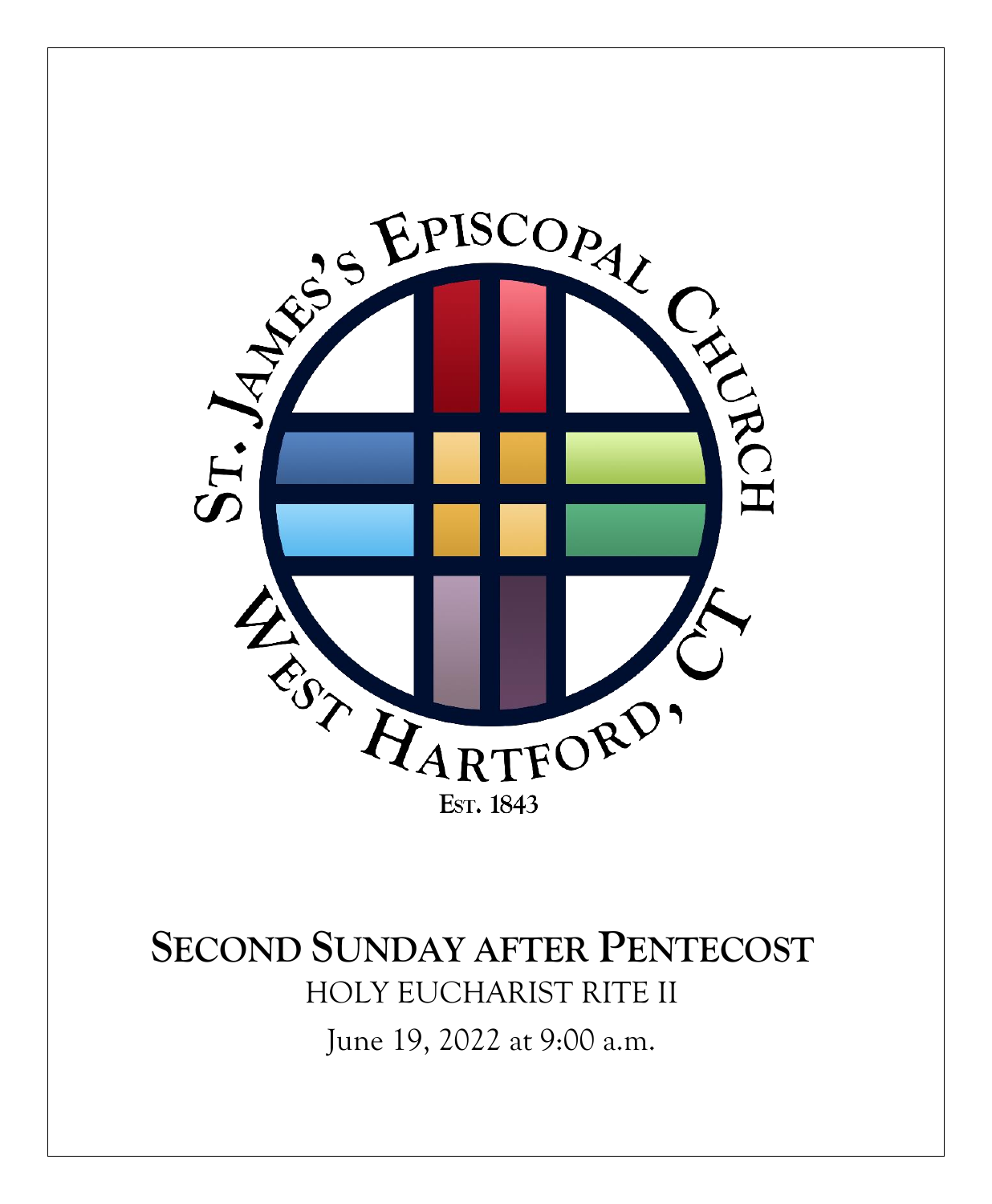## **VELC** TO ST. JAMES'S

St. James's is a vibrant, inclusive, fun-loving, child-friendly community of faith. No matter where you are in your journey, we welcome you to join us on ours.

In this service of Holy Eucharist we give thanks to God and hear the Good News of Jesus Christ proclaimed. Educational programs afford parishioners of all ages the opportunity to engage their own beliefs and practices as well as those of others.

Empowered by God we go forth into the wider world to serve others in our lives, schools, and workplaces.

## **HAPPENING TODAY**

VISIT: Join us outdoors after the service for cool lemonade and other refreshments. All are welcome!

SERVE: Help make sandwiches for Loaves and Fishes following the service. Just come to the kitchen and join us!

#### *available during the service on the first floor of the parish building. Ask an usher for directions, but know that your children are welcome in church during the service.*

*Nursery care is*

#### *KFC: Kids for*

*Christ! Young Children age 3 through elementary school are welcome to gather in the narthex (main foyer) for Sunday School. They return during the Peace.*

#### *Parking is available in our parking lot and across Walden at Santander Bank.*

#### *Hearing devices*

*are available at both entrances to the church.*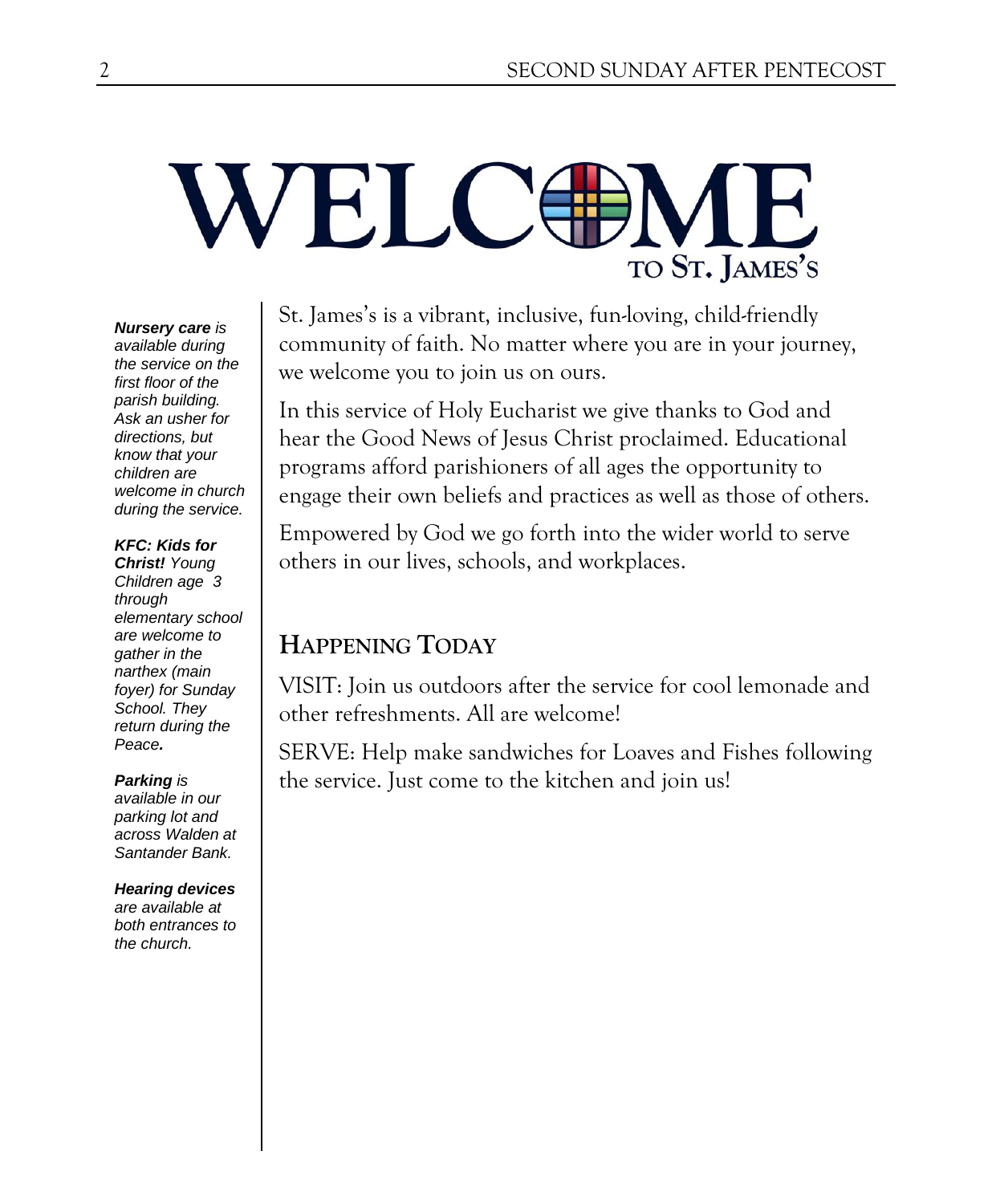ORGAN VOLUNTARY *Quasi Lento: Teneramente* Herbert Howells

#### *The people stand* PROCESSIONAL HYMN 8 Bunessan

**THE LITURGY OF THE WORD**

#### OPENING ACCLAMATION

*Celebrant* Blessed be God: Father, Son, and Holy Spirit.

*People* **And blessed be God's kingdom, now and for ever. Amen.**

*Celebrant* Almighty God, to you all hearts are open, all desires known, and from you no secrets are hid: Cleanse the thoughts of our hearts by the inspiration of your Holy Spirit, that we may perfectly love you and worthily magnify your holy Name; through Christ our Lord.

*People* **Amen.**

#### GLORIA IN EXCELSIS S-278

#### THE COLLECT OF THE DAY

*Celebrant* God be with you.

*People* **And also with you.**

*Celebrant* Let us pray. O Lord, make us have perpetual love and reverence for your holy Name, for you never fail to help and govern those whom you have set upon the sure foundation of your loving--kindness; through Jesus Christ our Lord, who lives and reigns with you and the Holy Spirit, one God, for ever and ever. *People* **Amen.**

*The people sit*

THE LESSON *Galatians 3:23-29*

Now before faith came, we were imprisoned and guarded under the law until faith would be revealed. Therefore the law was our disciplinarian until Christ came, so that we might be justified by faith. But now that faith has come, we are no longer subject to a disciplinarian, for in Christ Jesus you are all children of God through faith. As many of you as were baptized into Christ have clothed yourselves with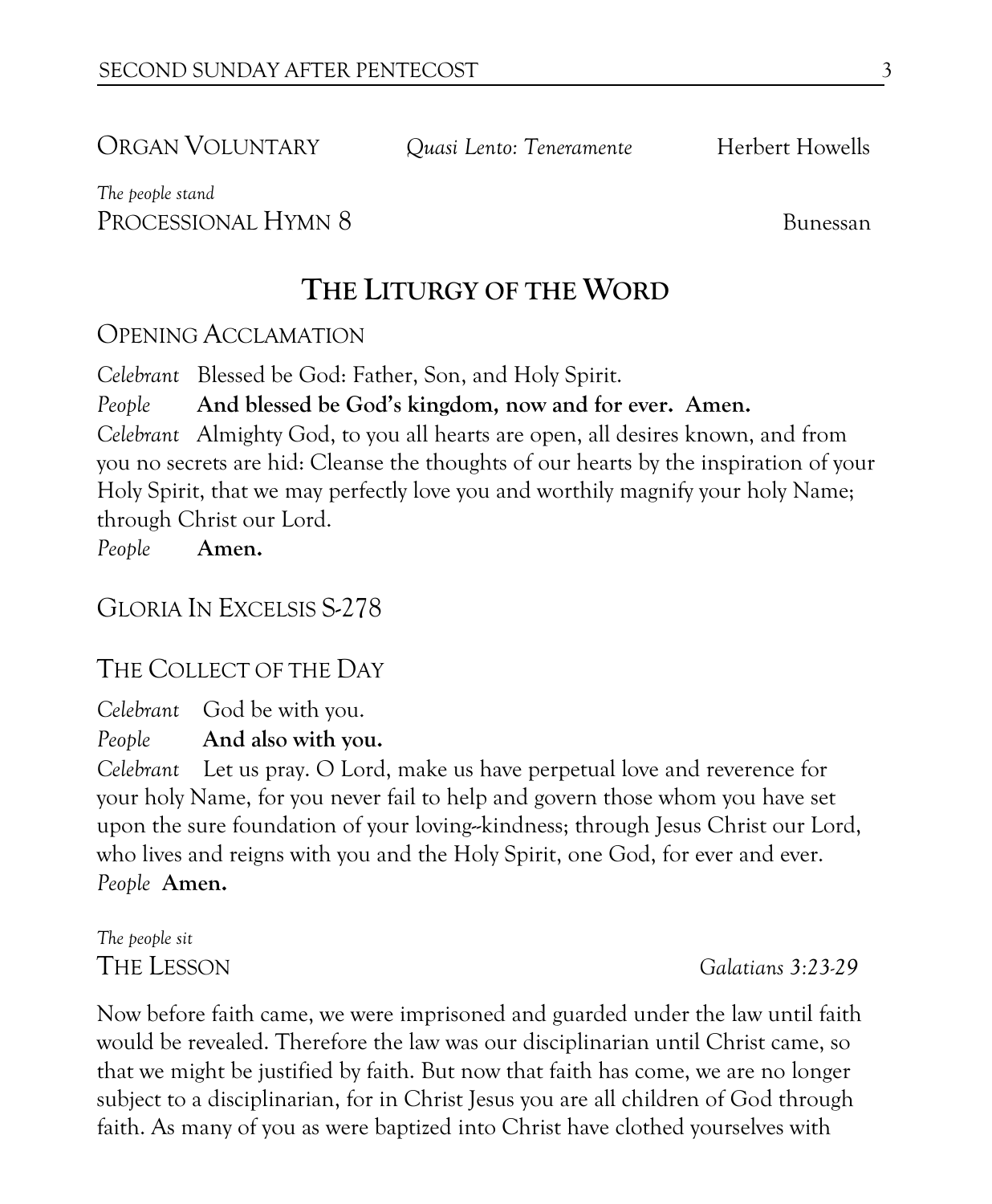Christ. There is no longer Jew or Greek, there is no longer slave or free, there is no longer male and female; for all of you are one in Christ Jesus. And if you belong to Christ, then you are Abraham's offspring, heirs according to the promise.

*Reader* The Word of the Lord. *People* **Thanks be to God.** 

PSALM 42 *(said) Quemadmodum*

**As the deer longs for the water-brooks, \*** so longs my soul for you, O God.

**My soul is athirst for God, athirst for the living God; \*** when shall I come to appear before the presence of God?

**My tears have been my food day and night, \*** while all day long they say to me, "Where now is your God?"

**I pour out my soul when I think on these things: \*** how I went with the multitude and led them into the house of God,

**With the voice of praise and thanksgiving, \*** among those who keep holy-day.

**Why are you so full of heaviness, O my soul? \*** and why are you so disquieted within me?

**Put your trust in God; \*** for I will yet give thanks to him, who is the help of my countenance, and my God.

#### **My soul is heavy within me; \***

therefore I will remember you from the land of Jordan, and from the peak of Mizar among the heights of Hermon.

**One deep calls to another in the noise of your cataracts; \*** all your rapids and floods have gone over me.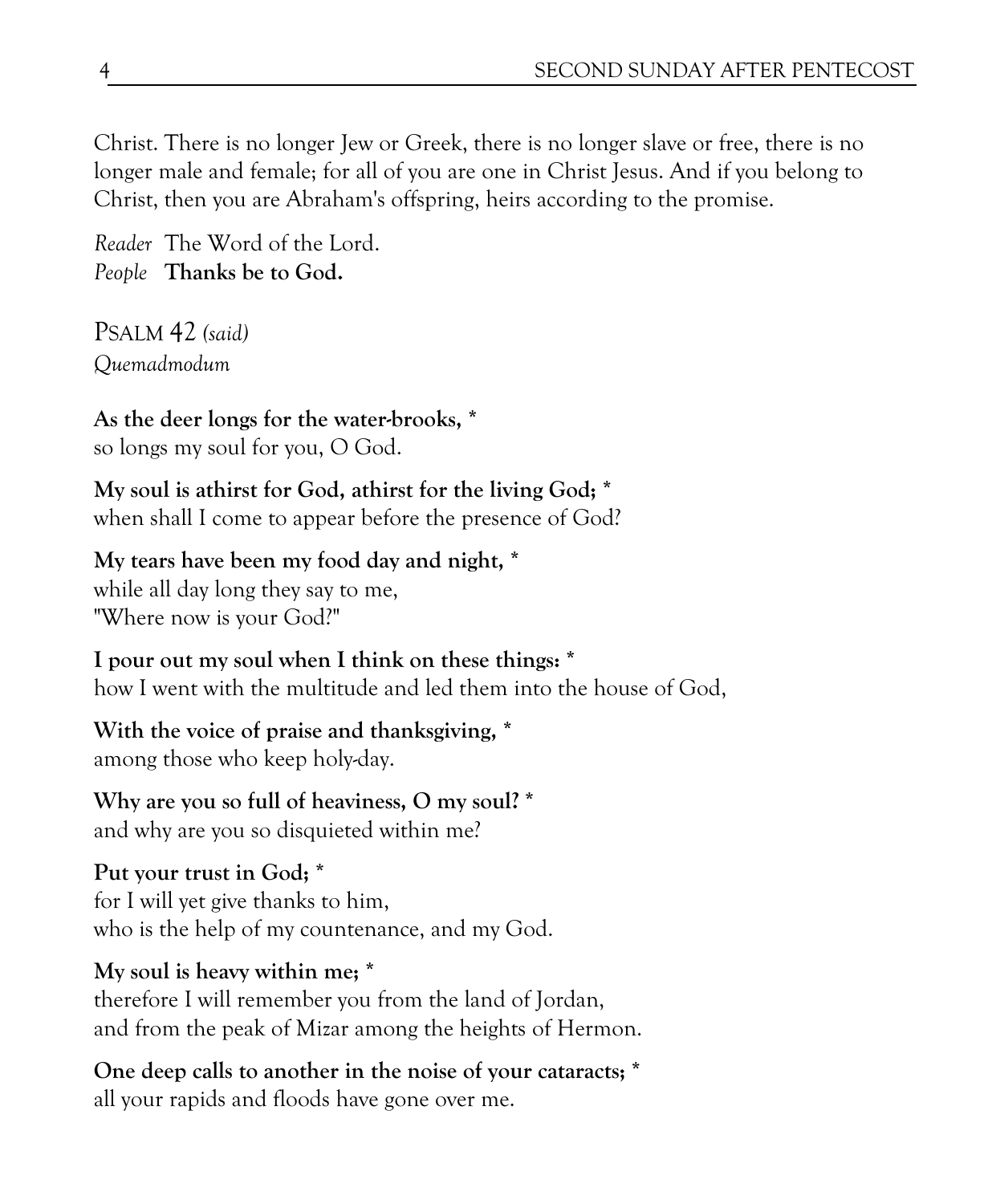**The Lord grants his loving-kindness in the daytime; \*** in the night season his song is with me, a prayer to the God of my life.

**I will say to the God of my strength, "Why have you forgotten me? \*** and why do I go so heavily while the enemy oppresses me?"

**While my bones are being broken, \*** my enemies mock me to my face;

**All day long they mock me \*** and say to me, "Where now is your God?"

**Why are you so full of heaviness, O my soul? \*** and why are you so disquieted within me?

**Put your trust in God; \*** for I will yet give thanks to him, who is the help of my countenance, and my God.

#### SEQUENCE HYMN 658 Martyrdom

THE GOSPEL *Luke 8:26-39*

*Priest* The Gospel of our Savior Jesus Christ, according to Luke. *People* **Glory to you, O Lord.**

Jesus and his disciples arrived at the country of the Gerasenes, which is opposite Galilee. As he stepped out on land, a man of the city who had demons met him. For a long time he had worn no clothes, and he did not live in a house but in the tombs. When he saw Jesus, he fell down before him and shouted at the top of his voice, "What have you to do with me, Jesus, Son of the Most High God? I beg you, do not torment me" -- for Jesus had commanded the unclean spirit to come out of the man. (For many times it had seized him; he was kept under guard and bound with chains and shackles, but he would break the bonds and be driven by the demon into the wilds.) Jesus then asked him, "What is your name?" He said, "Legion"; for many demons had entered him. They begged him not to order them to go back into the abyss. Now there on the hillside a large herd of swine was feeding; and the demons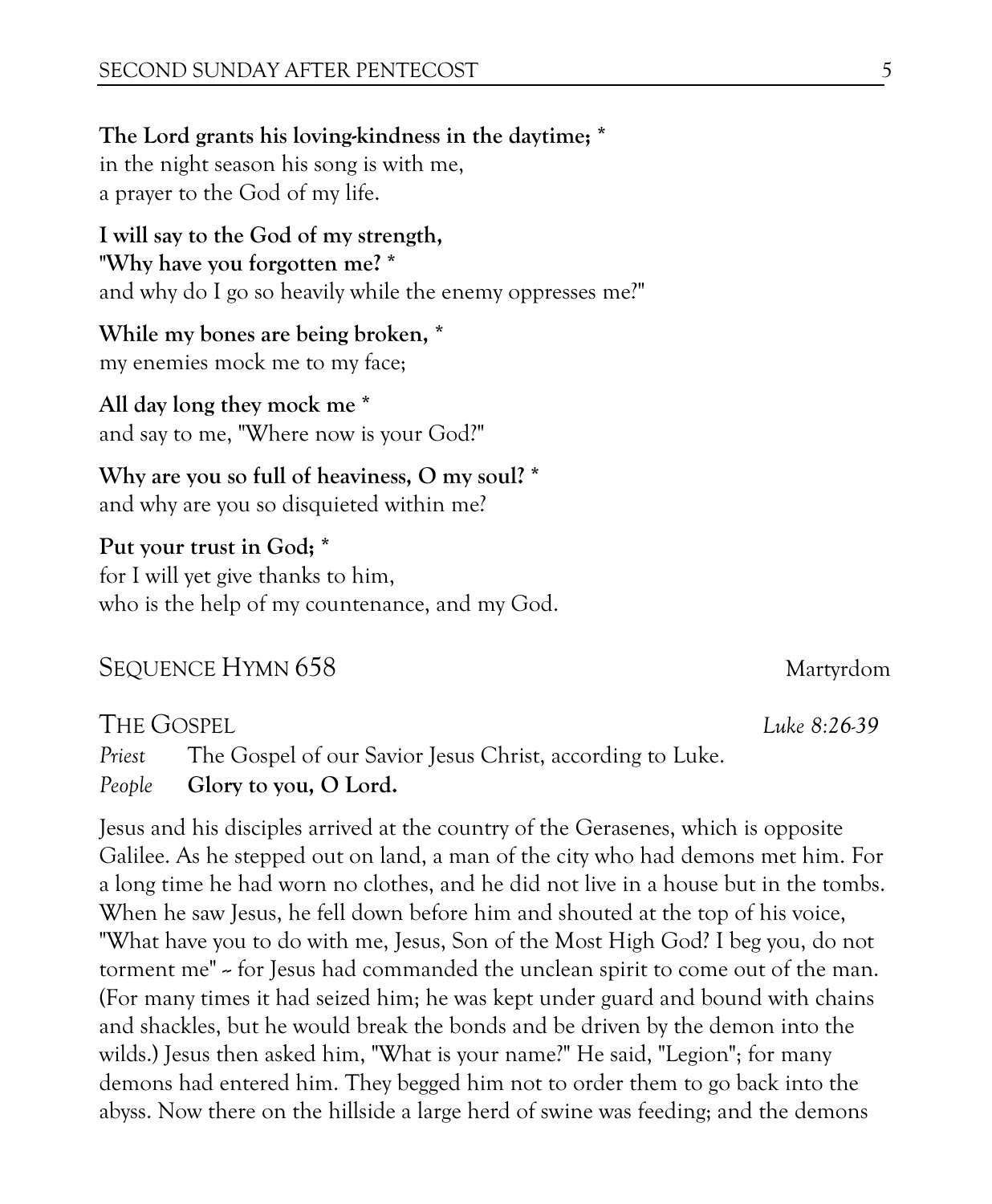begged Jesus to let them enter these. So he gave them permission. Then the demons came out of the man and entered the swine, and the herd rushed down the steep bank into the lake and was drowned. When the swineherds saw what had happened, they ran off and told it in the city and in the country. Then people came out to see what had happened, and when they came to Jesus, they found the man from whom the demons had gone sitting at the feet of Jesus, clothed and in his right mind. And they were afraid. Those who had seen it told them how the one who had been possessed by demons had been healed. Then all the people of the surrounding country of the Gerasenes asked Jesus to leave them; for they were seized with great fear. So he got into the boat and returned. The man from whom the demons had gone begged that he might be with him; but Jesus sent him away, saying, "Return to your home, and declare how much God has done for you." So he went away, proclaiming throughout the city how much Jesus had done for him.

*Priest* The Gospel of the Lord. *People* **Praise to you, O Christ.** 

*The people sit*

THE SERMON *The Rev. Robert C. Hooper, III*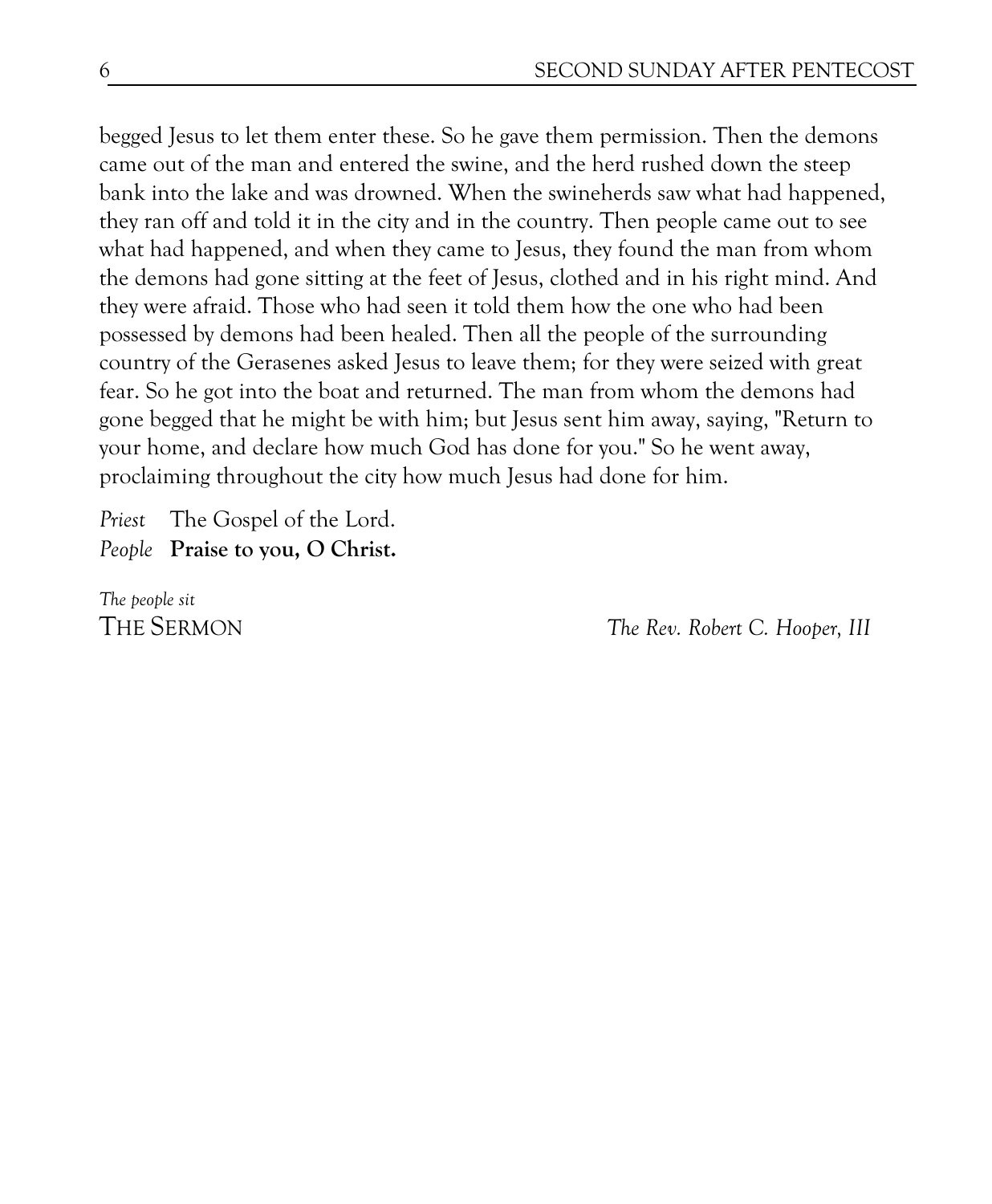#### *The people stand* THE NICENE CREED **We believe in one God, the Father, the Almighty, maker of heaven and earth, of all that is, seen and unseen. We believe in one Lord, Jesus Christ, the only Son of God, eternally begotten of the Father, God from God, Light from Light, true God from true God, begotten, not made, of one Being with the Father; through him all things were made. For us and for our salvation he came down from heaven: by the power of the Holy Spirit he became incarnate from the Virgin Mary and was made man. For our sake he was crucified under Pontius Pilate; he suffered death and was buried. On the third day he rose again in accordance with the Scriptures; he ascended into heaven and is seated at the right hand of the Father. He will come again in glory to judge the living and the dead and his kingdom will have no end. We believe in the Holy Spirit, the Lord, the giver of life, who proceeds from the Father and the Son, who with the Father and the Son is worshiped and glorified, who has spoken through the prophets. We believe in one holy catholic and apostolic Church. We acknowledge one baptism for the forgiveness of sins. We look for the resurrection of the dead, and the life of the world to come. Amen.**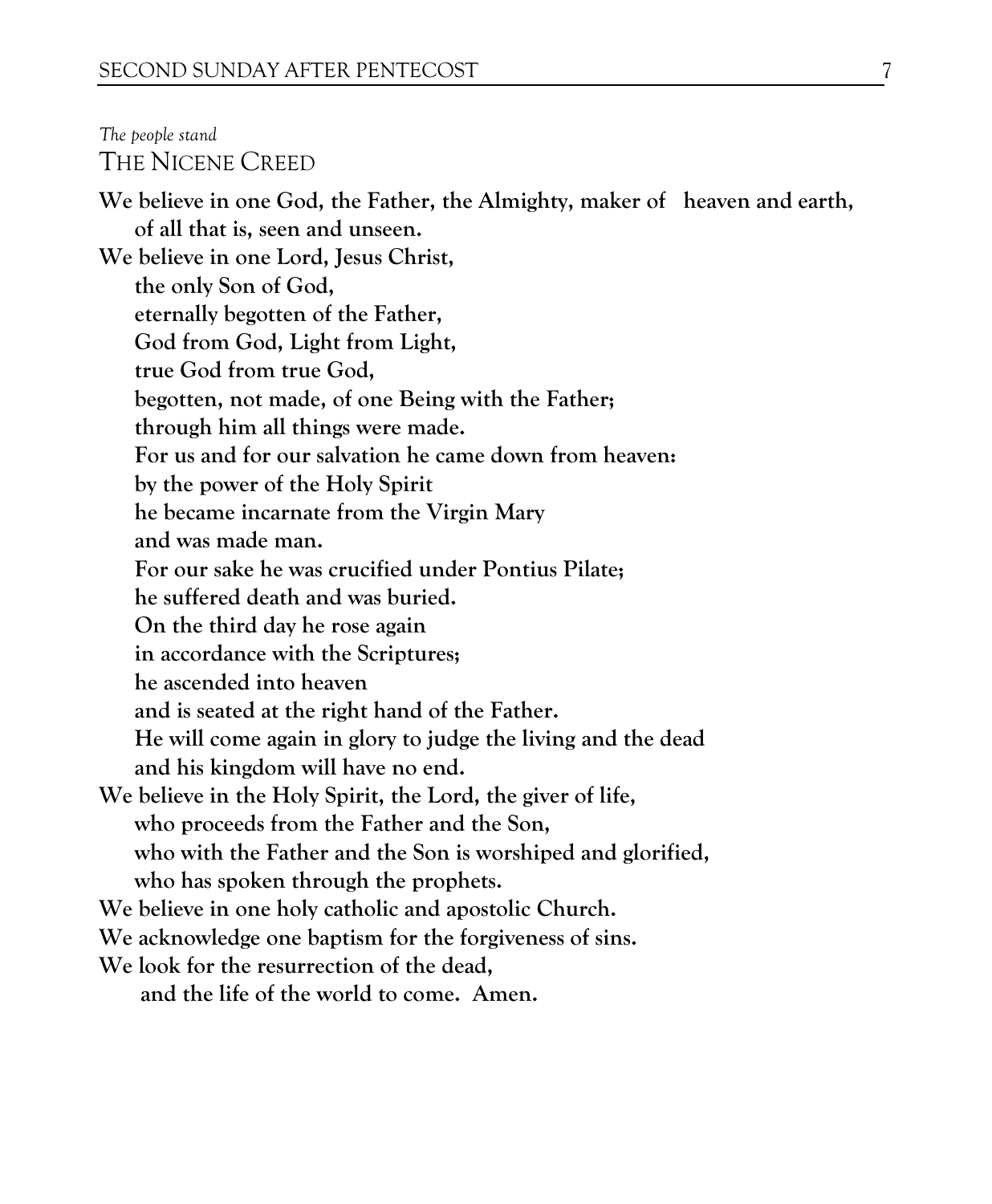#### THE PRAYERS OF THE PEOPLE

*Leader* Gracious God, we pray for your holy catholic Church;

#### *People* **That we all may be one.**

Almighty God, whose loving hand has given us all that we possess, grant us the grace to honor you with our substance. Grant us the courage and commitment to be faithful in our giving. Grant that every member of the Church may truly and humbly serve you;

#### **That your Name may be glorified by all people.**

May we, as the Body of Christ in our life together, do things only for the glory of God. We pray for Michael our presiding bishop, Ian and Laura our bishops, Bishop elect, Jeffrey Mello, our parish clergy; and all bishops, priests, and deacons; **That they may be faithful ministers of your Word and Sacraments.** 

May we be people of word and action as we support relief for the world's poor and homeless; for the unemployed and the under-employed. We pray for all who govern and hold authority in all the nations of the world.

#### **That there may be justice and peace on the earth.**

Give us grace to do your will in all that we undertake; **That our works may find favor in your sight.** 

We pray for the end of violence everywhere; remembering especially victims of gun violence and those who love them, and for all whose lives have been devastated by natural disaster and political strife. We pray for safety in our daily lives. Guide us to be reconcilers for peace and justice at home and in the world. Have compassion on those who suffer from any grief or trouble.

## **That they may be delivered from their distress.**

Give to the departed eternal rest; **Let light perpetual shine upon them.** 

We pray for all who have died, especially Ann Finck on the anniversary of her death, and David Thomas on the anniversary of his death and in whose name the altar flowers have been given. We praise you for your saints who have entered into joy; **May we also come to share in your heavenly kingdom.**

We pray for those celebrating birthdays, especially Nicholas Tagliarini.

We pray for our parish, our extended parish family, our needs, and those of others.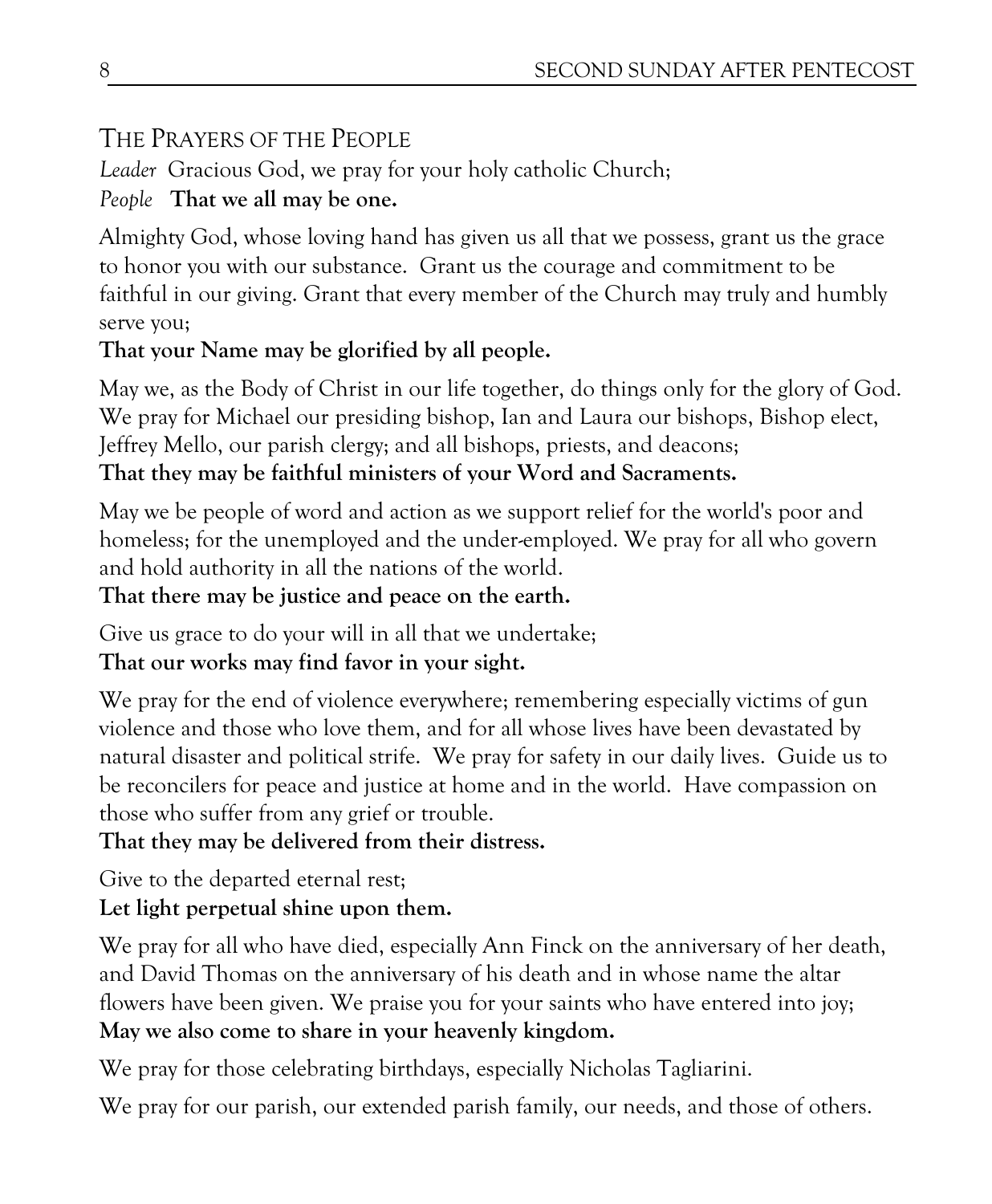*We invite you to offer your own prayers silently or aloud. The Celebrant adds a concluding collect.* 

## THE PEACE

*Celebrant* The peace of Christ be always with you. *People* **And also with you.** *We greet one another in the name of Christ.*

*The people sit* ANNOUNCEMENTS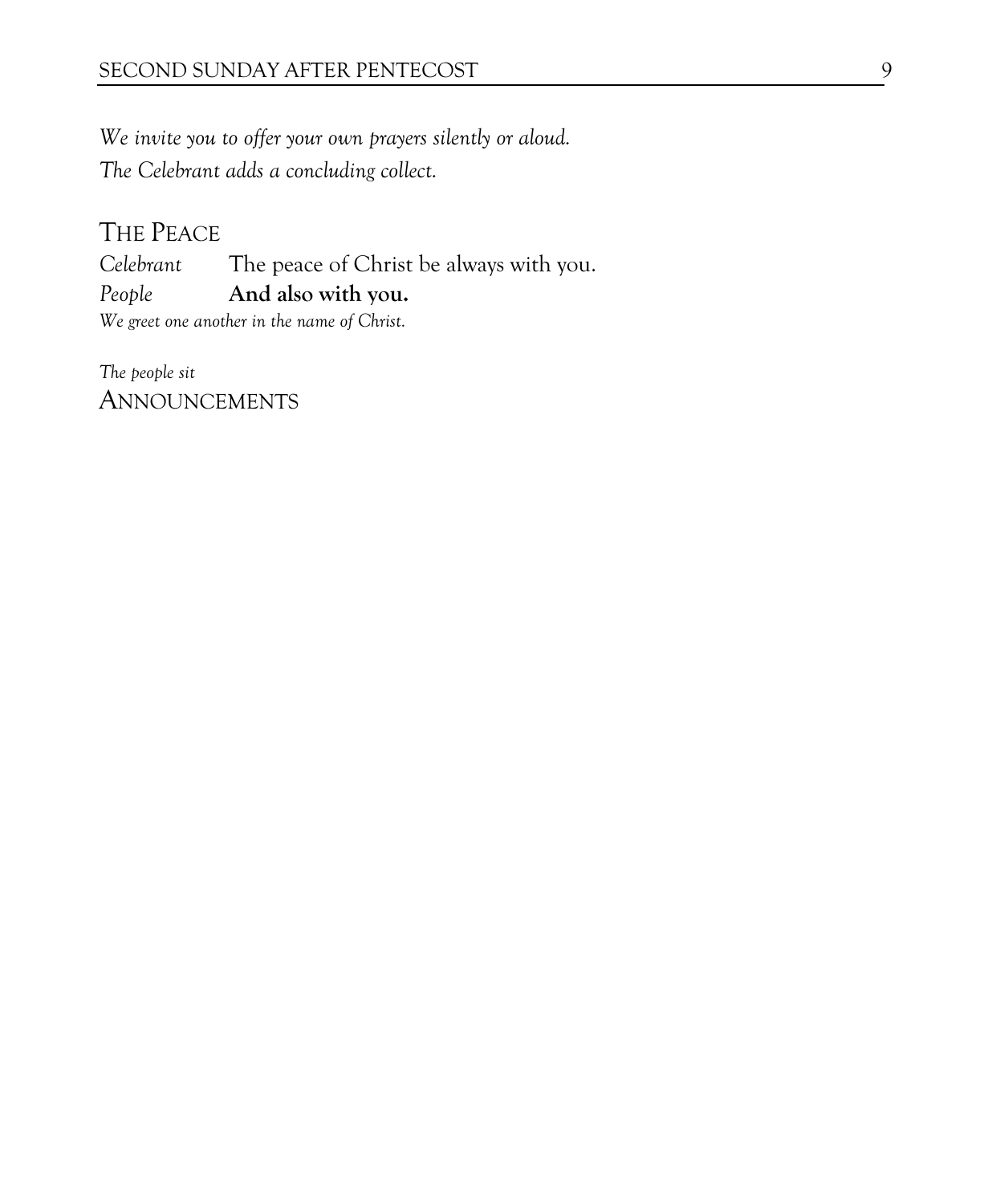## **THE LITURGY OF THE TABLE**

#### OFFERTORY HYMN 396 Nun danket alle Gott

It is right, and a good and joyful thing, always and everywhere to give thanks to you, God Almighty, Creator of heaven and earth… Therefore we praise you, joining our voices with Angels and Archangels and with all the company of heaven, who for ever sing this hymn to proclaim the glory of your Name:



*Title: Holy, holy, holy Lord, God of power and might Music: William Mathias b. 1934-1992) Copyright: © 2003, ABC Music Co., All right reserved. Reprinted with permission under ONE LICENSE #A-737832. All rights reserved.* 

#### *Celebrant continues:*

Holy and gracious God: In your infinite love you made us for yourself; and, when we had fallen into sin and become subject to evil and death, you, in your mercy, sent Jesus Christ, your only and eternal Son, to share our human nature, to live and die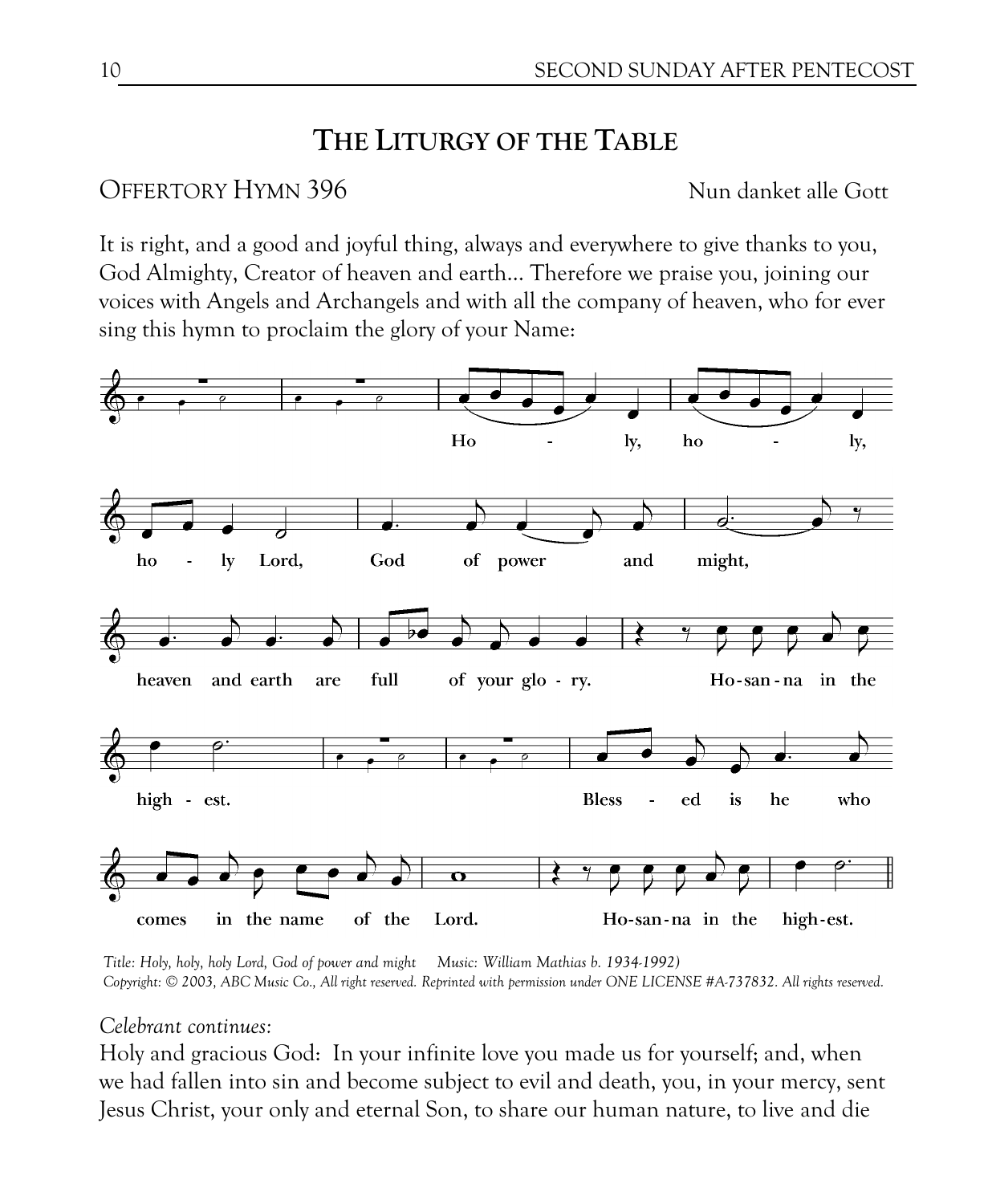as one of us, to reconcile us to you, the God of all. He stretched out his arms upon the cross, and offered himself, in obedience to your will, a perfect sacrifice for the whole world. On the night he was handed over to suffering and death, our Lord Jesus Christ took bread; and when he had given thanks to you, he broke it, and gave it to his disciples, and said, "Take, eat: This is my Body, which is given for you. Do this for the remembrance of me." After supper he took the cup of wine; and when he had given thanks, he gave it to them, and said, "Drink this, all of you: This is my Blood of the new Covenant, which is shed for you and for many for the forgiveness of sins. Whenever you drink it, do this for the remembrance of me." Therefore we proclaim the mystery of faith,

*Celebrant and People* **Christ has died. Christ is risen. Christ will come again.**

We celebrate the memorial of our redemption, O God, in this sacrifice of praise and thanksgiving. Recalling his death, resurrection, and ascension, we offer you these gifts. Sanctify them by your Holy Spirit to be for your people the Body and Blood of you Son, the holy food and drink of new and unending life in him. Sanctify us also that we may faithfully receive this holy Sacrament, and serve you in unity, constancy, and peace; and at the last day bring us with all your saints into the joy of your eternal kingdom.

All this we ask through your Son Jesus Christ. By him, and with him, and in him, in the unity of the Holy Spirit all honor and glory is yours, Almighty Father, now and for ever. **AMEN.**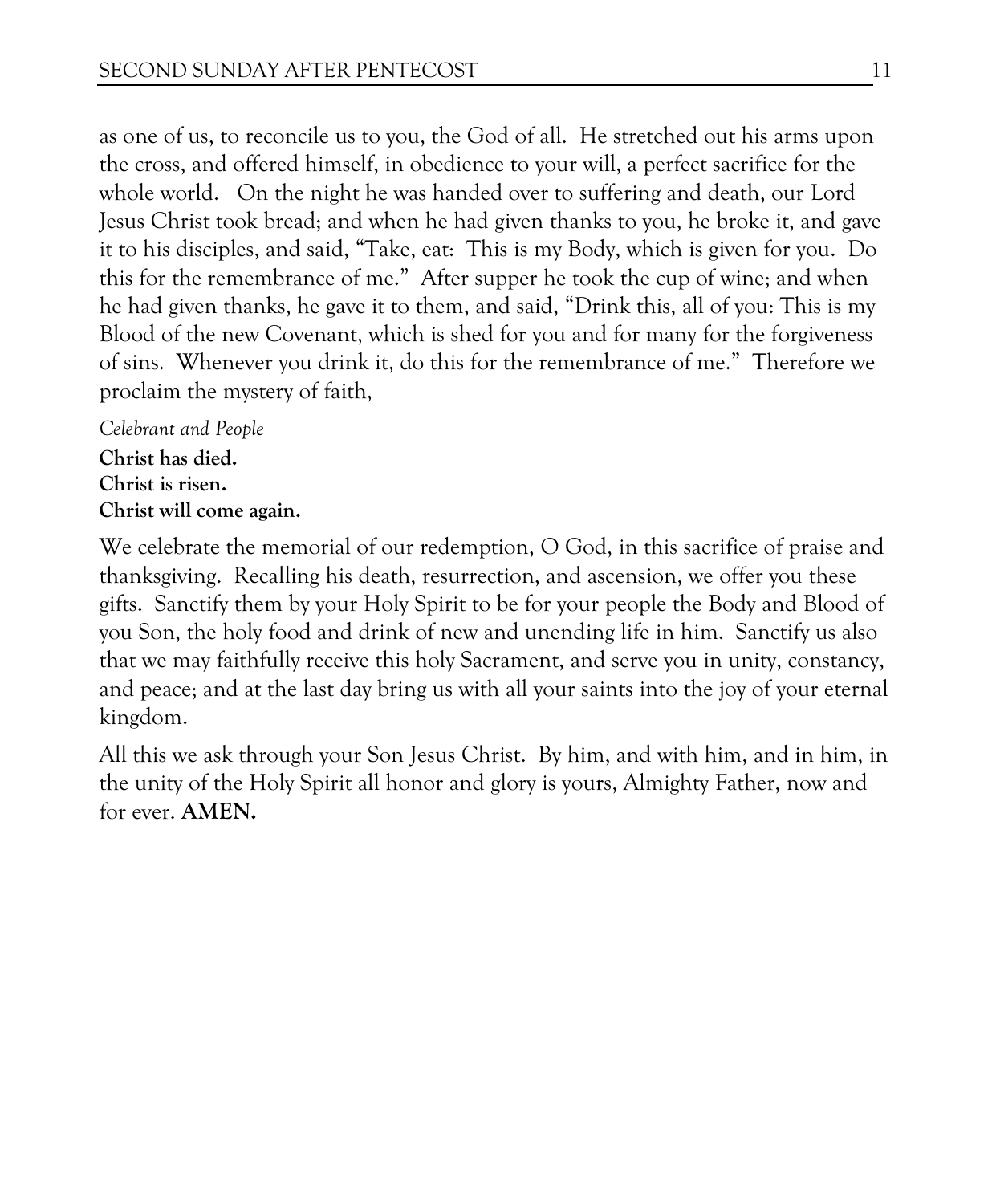As our Savior Christ has taught us, we now pray:

**Our Father in heaven, hallowed be your name, your kingdom come, your will be done, on earth as in heaven. Give us today our daily bread. Forgive us our sins as we forgive those who sin against us. Save us from the time of trial and deliver us from evil. For the kingdom, the power and the glory are yours now and for ever. Amen.**

#### THE FRACTION

*Celebrant* Alleluia. Christ our Passover is sacrificed for us; *People* **Therefore let us keep the feast. Alleluia.**

#### THE INVITATION

*Celebrant* The Gifts of God for the People of God. Take them in remembrance that Christ died for you, and feed on him in your hearts by faith, with thanksgiving.

*All are welcome to receive the bread of Holy Communion.*  AT THE COMMUNION *Chorale Prelude on Schmücke dich, o liebe Seele,* J.S. Bach  *BWV 654*

#### THE POSTCOMMUNION PRAYER AND BLESSING

*Celebrant* Let us pray.

*People* **Eternal God, heavenly Father, you have graciously accepted us as living members of your Son our Savior Jesus Christ, and you have fed us with spiritual food in the Sacrament of his Body and Blood. Send us now into the world in peace, and grant us strength and courage to love and serve you with gladness and singleness of heart; through Christ our Lord. Amen.**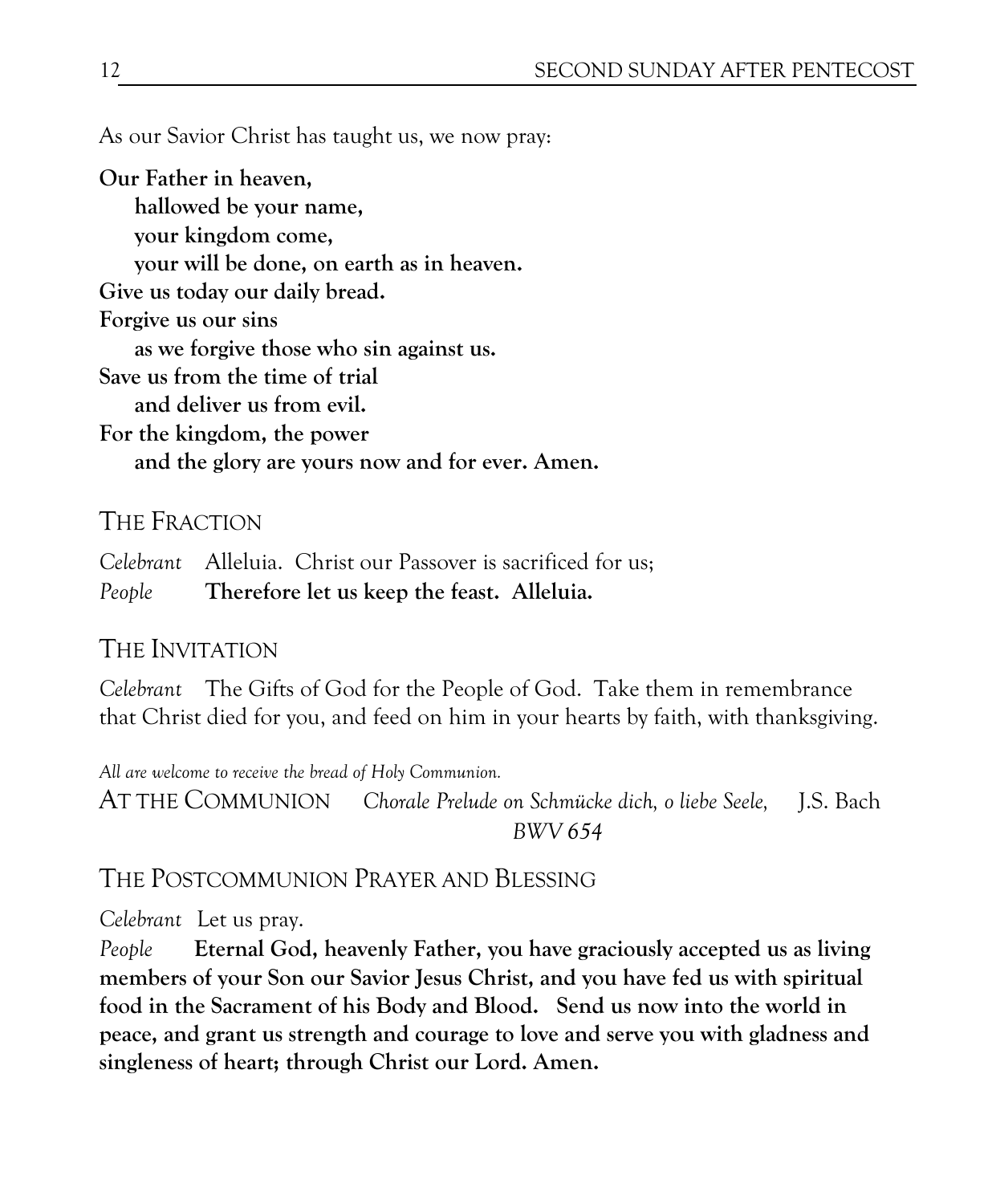#### PROCESSIONAL HYMN 432 Laudate Dominum

DISMISSAL

*Priest* Alleluia! Alleluia! Let us go forth into the world rejoicing in the power of the spirit.

*People* **Thanks be to God. Alleluia! Alleluia!**

ORGAN VOLUNTARY **Fanfare** *Fanfare Kenneth Leighton* 

#### **PARTICIPANTS IN THE LITURGY**

**CELEBRANT & PREACHER –** The Rev. Robert C. Hooper, III **CURATE –** The Rev. Jonathan R. Smith **ST. JAMES'S CHOIR ORGANIST –** Cheryl Wadsworth **CHALICE BEARERS –** Tom Rouse and Susan Powers **LECTOR –** Mark Moyle **INTERCESSOR –** Kim Hart-Kindelberger **ACOLYTE –** Olivia Shuey **USHERS –** TBD **LIVESTREAM DIRECTOR –** Christine Waterman **ALTAR GUILD –** Diane Hunter, Kim Hart-Kindelberger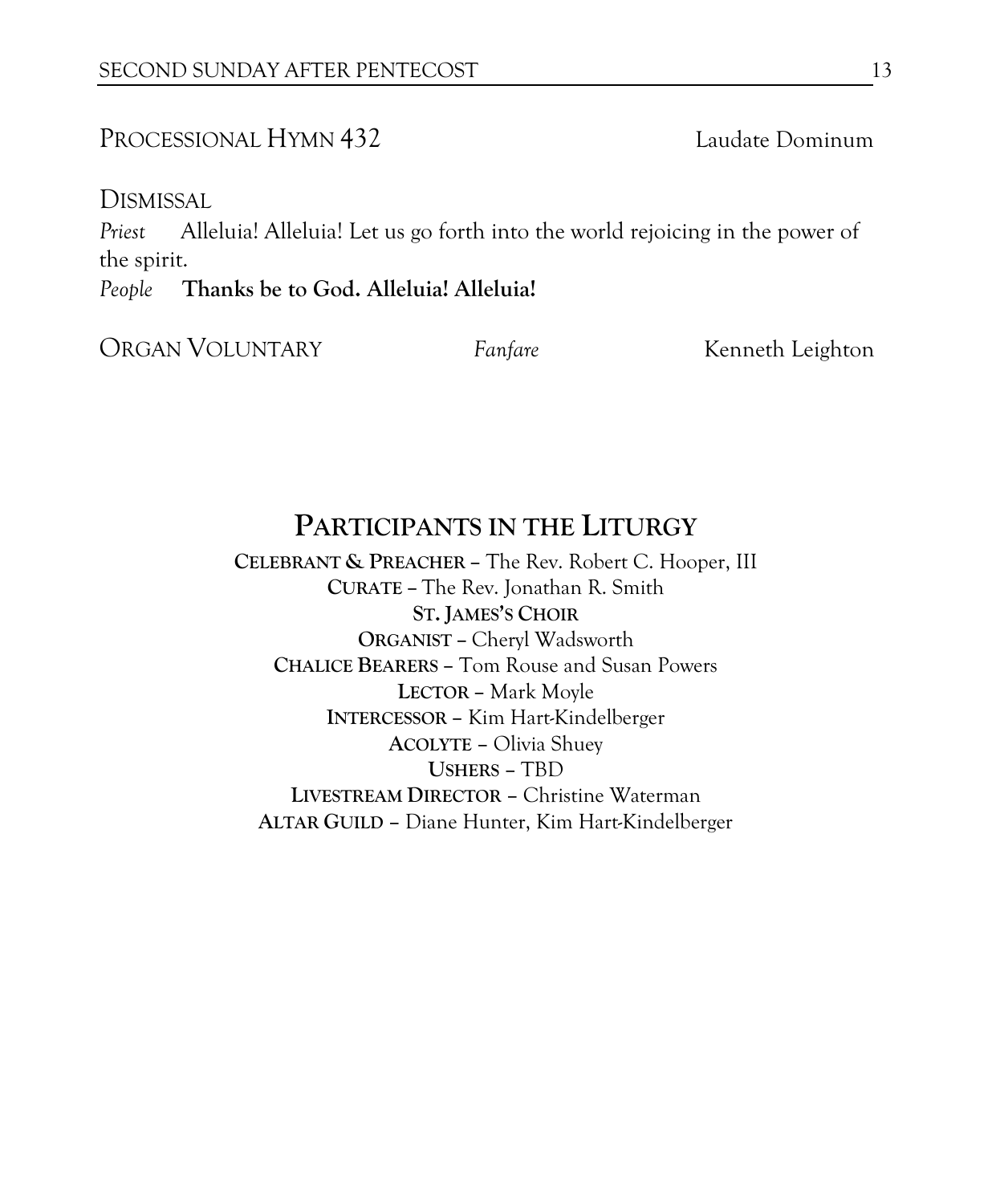## **PRAYER LIST**

The entire Prayer List is read during the course of the week. If you would like someone to be added, contact the office: [info@stjameswh.org](mailto:info@stjameswh.org) or 860-521-9620.

**THOSE IN OUR PARISH FAMILY (A):** Jeffrey, Greg, Elsa, Michael, Frank, Elly, Chuck, Sue, Will, Tom, Chris & Louise.

**THOSE IN OUR EXTENDED PARISH FAMILY (B):** Jenifer, Nancy, Jeff, Carol, Christina **(C):** Jean, Jeff, Karen, David, Quinn, Joanie, Teresa **(D):** Audra, Ann, Patricia, Carrie, John & Rita, Tavern, Mohan **(E):** Larry, Barbara, Hudson, Guy, Stephen, Clark, Sydney **(F):** Clare, Leo, Denise, Javier, Susan & Gordon, Kristine & Noel **(G):** Janet, Annelise, Sue & Claudia, Larry, Gretchen, Denise, Jocelyn, Forrest.

**THOSE WHO HAVE DIED** Remembering especially Ann Finck and David Thomas on the anniversaries of their deaths. *May the souls of the faithful departed rest in peace; let light perpetual shine upon them.*

**THE ALTAR FLOWERS** Have been given to the glory of God in thanksgiving for the life of David Dwight Thomas.

**THE ANGLICAN CYCLE OF PRAYER** Pray for the Province of the Episcopal Church of South Sudan.

**IN OUR DIOCESAN CYCLE OF PRAYER** All Saints with Christ, Oakville; St. Saviour's, Old Greenwich; St. Ann's, Old Lyme; Camp Washington: staff, board, counselors, and campers.

**THOSE SERVING IN THE MILITARY** Andrew Clark, Ed Vera, and Justin Hagemann.

**THOSE CELEBRATING BIRTHDAYS** Nicholas Tagliarini.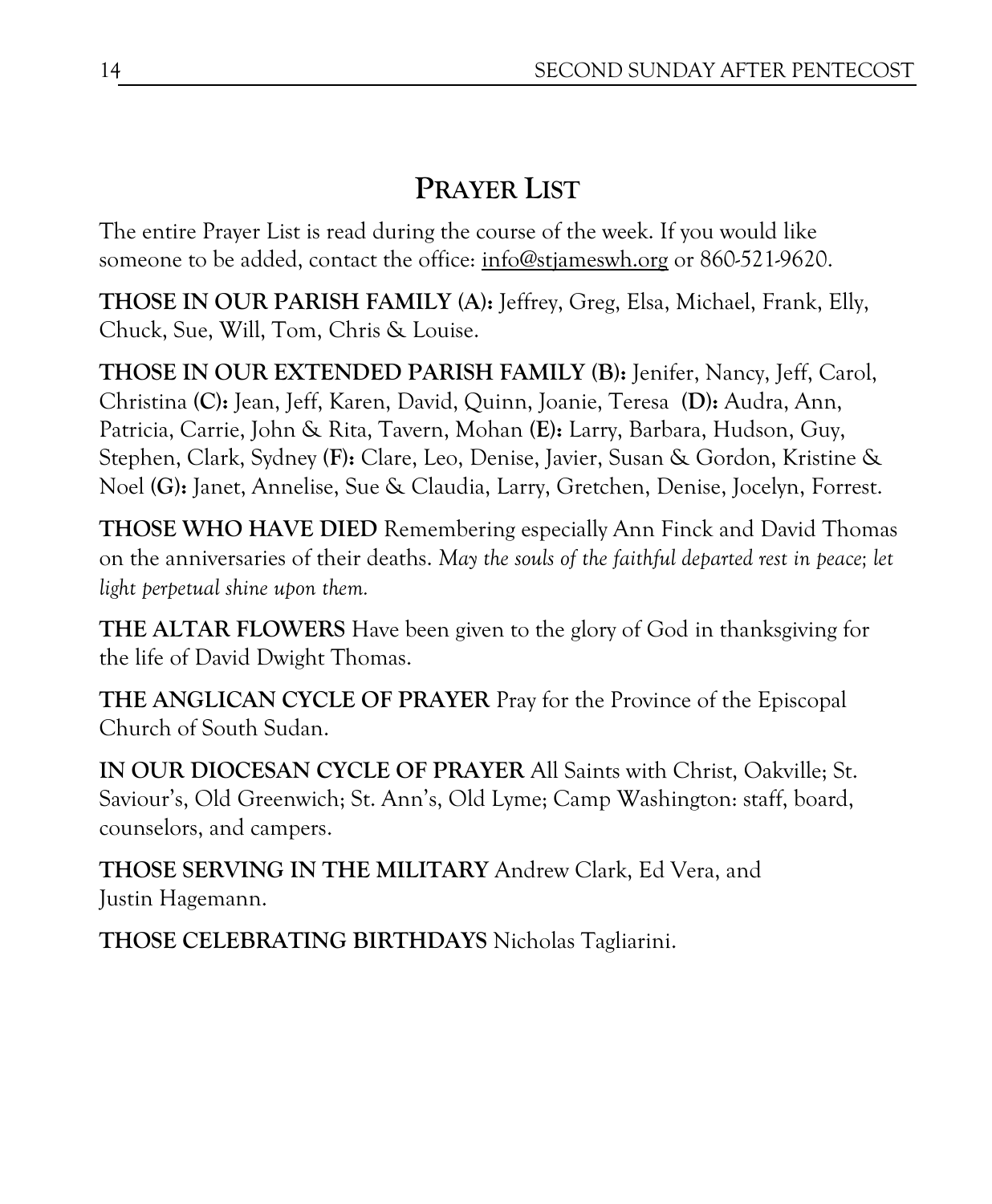## **ANNOUNCEMENTS**

#### **AFTER THE SERVICE**

Join us outdoors for refreshing lemonade and other goodies. All are welcome!

#### **LEMONADE ON THE LAWN VOLUNTEERS**

Volunteers are needed to serve ice-cold lemonade and snacks after the 9 a.m. Sunday service. Thank you to those who have already signed up to host. We still have a few openings to fill. Pick a date or two that works for you and sign up at stjwh.org/lemonade. Detailed instructions will be emailed to volunteers before each shift. You may also use the traditional sign-up sheet circulated on Sundays or email Loretta at [lwaldmanster@gmail.com.](mailto:lwaldmanster@gmail.com) Thank you all!

#### **NURSERY CARE**

Nursery Care will be available today during the 9:00 service. We will continue with KFC (Kids of Christ) during the service as well. Please feel free to contact Priscilla at education@stjameswh.org or Bob Hooper at rector@stjameswh.org with any questions.

#### **HOLY EUCHARIST EVERY WEDNESDAY**

Holy Eucharist is celebrated every Wednesday morning at 7:00 in the chapel.

## **EFM OPEN HOUSE**

Education for Ministry is a study and reflection program for lay people in a small group setting covering the Old and New Testaments, Church History, Theology, Ethics, and Interfaith Encounters. Informational sessions will be held in the parish room following the 9 am services on **Sundays, June 19 and 26**. Contact: Ron Ward, 860-463-8057. E-mail: [rtwtmr@comcast.net.](mailto:rtwtmr@comcast.net)

#### **CHALICE BEARERS**

Gratefully we have returned to the Common Cup in our celebration of the Eucharist. Please consider serving as a Chalice Bearer for the 9:30 Sunday service as we re-build our group of volunteers. It is a very meaningful way to participate in our liturgy. A brief orientation will be provided for those who have not previously served. Please contact Tom Rouse or Susan Powers if you would like to sign up or know more about this important ministry at susan@susangpowers.com or thomasarouse@yahoo.com.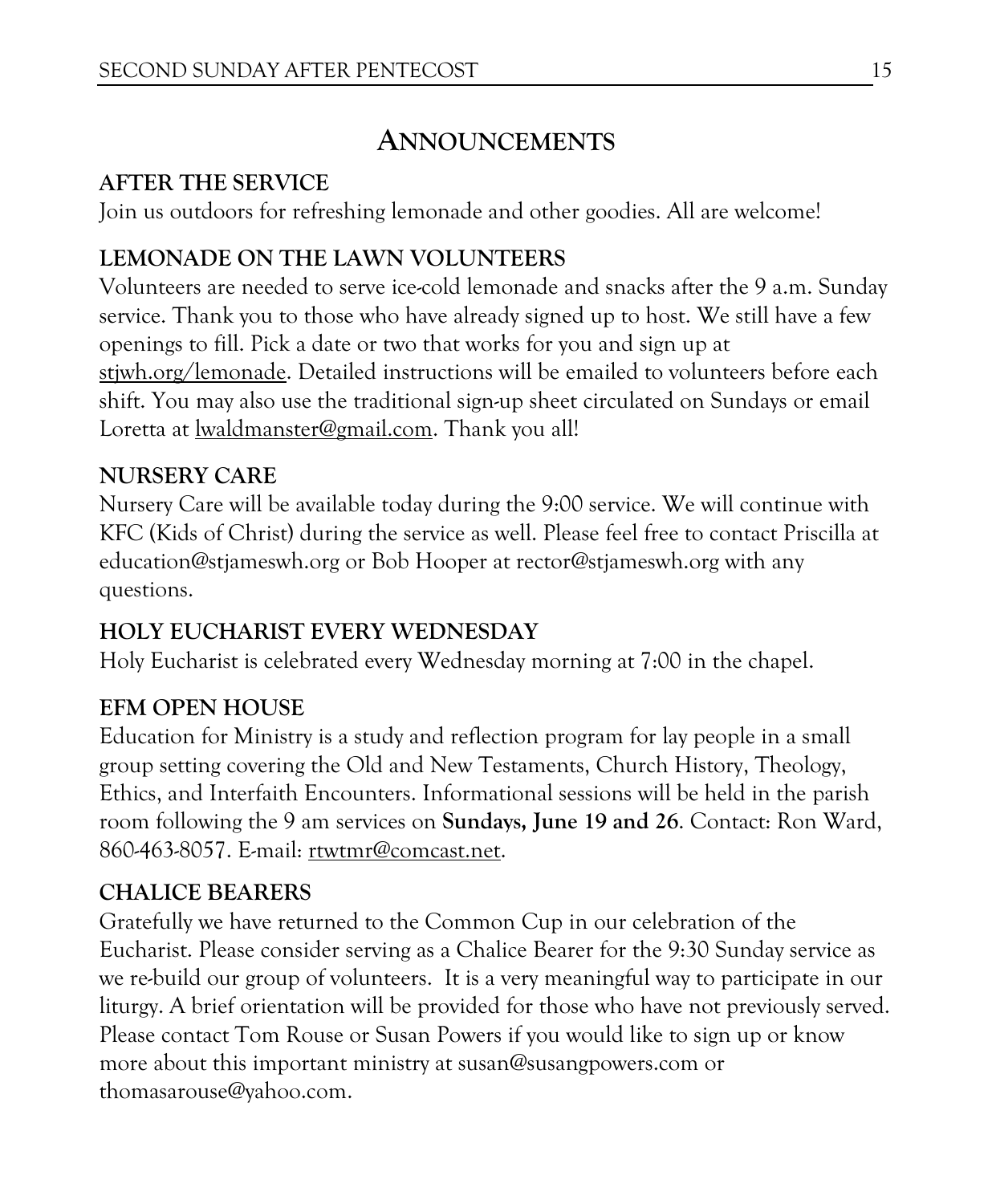#### **WANTED: ALTAR GUILD TEAM MEMBERS**

No Experience Required! Join the Altar Guild Team at St. James's and lend your help by preparing the Sanctuary for worship, tidying up after services, maintaining and caring for the sacred vessels, altar linens, vestments, and serving the clergy and parish. Teams rotate weekly during the year with a flexible schedule. Minimal time required; about an hour prior to Sunday service and 20 to 30 minutes before and after worship for clean-up. If you are interested and want to experience Altar Guild, feel free to reach out to one of our team members: Elizabeth Gallegos, Kim Hart-Kindelberger, or Chris Keesling during church and join us after the service in tidying up. If you would prefer, send one of us an email: Elizabeth Gallegos: rgeg24@gmail.com, Kim Hart-Kindelberger: khartkindel@gmail.com, or Chris Keesling: clkeesling@gmail.com, and we will gladly answer any of your questions.

#### **MEN'S DISCUSSION GROUP**

A group of men from Saint James's Church and a few from other churches meet twice monthly on the second and fourth Saturdays for an hour and a bit more beginning at **8:00 AM in the parish room** for discussion of religious subjects. Typically, the discussion is led by one of the group members about a book selected by the group. Past discussions have focused on thoughts from Marcus Borg's "The Heart of Christianity: Rediscovering a Life of Faith." **The next meeting will be held Saturday, June 25.** Bob Hoffman chairs the group. If you are interested, contact him at 860.614.3861 for further information.

#### **FOURTH FRIDAY FAMILY NIGHT**

Family Nights continue every fourth Friday of the month on **June 24 at 5:00**. During the summer months, we will meet at Fernridge Park in West Hartford for a pizza dinner and outdoor activity for the kids. Feel free to bring a side dish of your choice. In the event of rain, we will meet at St. James's in the parish hall. It's a great opportunity to get together with church friends and let the kids get to know each other better, too. We ask for a donation of approximately \$5-10 per family to cover the cost of pizza. If you'd like to attend, please email Kerriraissian@gmail.com and she can put you on the Evite list to RSVP.

#### **HARTFORD CATHOLIC WORKER VEGETABLE GARDEN**

After a season of darkness, there is light, after the grays of winter give way to the colors, there is blossom and bloom, promise and hope. Petals open, as if in song, and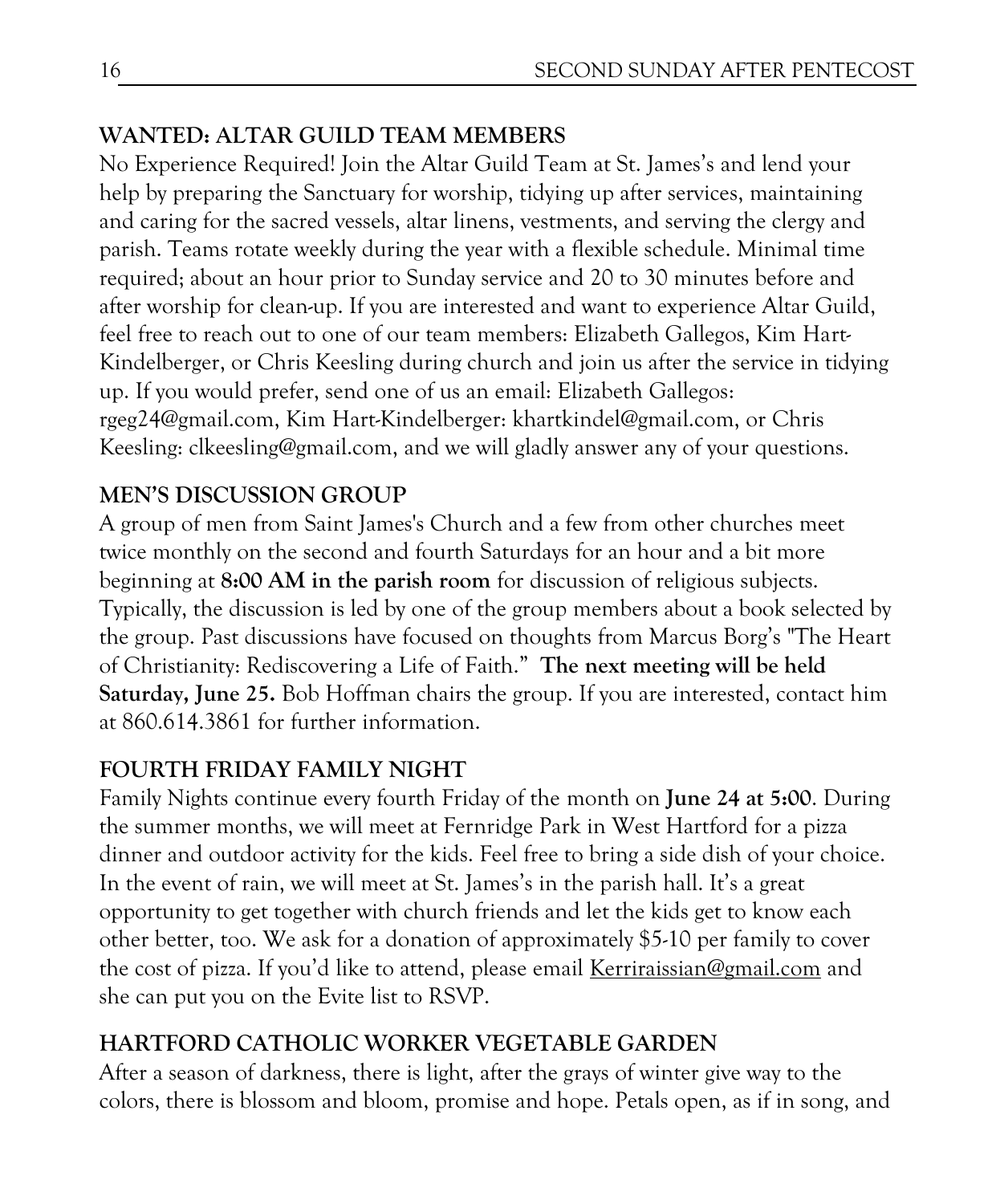usher in a season of rebirth. We at St. James's have actively participated in this season of rebirth for the past 11 years by planting, nurturing, and harvesting vegetables grown on the church grounds. We then celebrate the weekly harvest by giving it to those in need through deliveries to the Hartford Catholic Worker House in Hartford. Please join us in this beautiful project and sign up to help with planting, weeding, harvesting or delivery. We meet Wednesday mornings each week from 8:00 to 9:30 to tend the garden. As the crops begin to mature and produce, we deliver the weekly harvest to the HCW at 18 Clark Street in Hartford. It is a little work but it's also fun and a nice social time enjoying the morning outdoors. The volunteer list is on the table in the Cloister. Please sign up! For more information, contact Chuck Russo: [cmrusso2118@gmail.com.](mailto:cmrusso2118@gmail.com)

#### **VOLUNTEERS NEEDED FOR THE MEMORIAL GARDEN**

The memorial garden has recently been opened and spruced up for the season. This lovely garden is the resting place for numerous members of St. James's who have passed on as well as a sanctuary for family and friends to visit or simply goes to meditate. We are in need of able bodied people who are available to weed and prune to help maintain it. If you can help, please sign up online at [stjwh.org/garden.](http://stjwh.org/garden) Once on the form, click next to the date you would like to volunteer, scroll to the bottom to submit and enter your name and email. You can also email me at claireburnett@comcast.net or call 860-978-9131.

#### **HARTFORD CATHOLIC WORKER FOOD BAGS & SUMMER NEEDS**

St. James's is committed to donating 30 complete bags of food every two weeks to HCW. Each bag for HCW includes: **2 cans tuna fish, 1 jar mayo, 1 jar peanut butter, 1 jar jelly, 1 jar pasta sauce, 1 box/bag pasta, 1 can soup, 1 can beans (black, red, pinto, etc.)** Donations can be left at the cloister door Monday through Friday 9:30am-4pm. If you are dropping off after hours, please place donations in the rubber bin in front of the cloister door! If a monetary donation is easier for you, please note: "HCW Food Bag donation" on your check and we will do the shopping for you! **The Hartford Catholic Worker is also looking for donations of beach towels and swimming goggles to support their summer camps.** Just bring these items to the church and place them at any of the entrances to the building.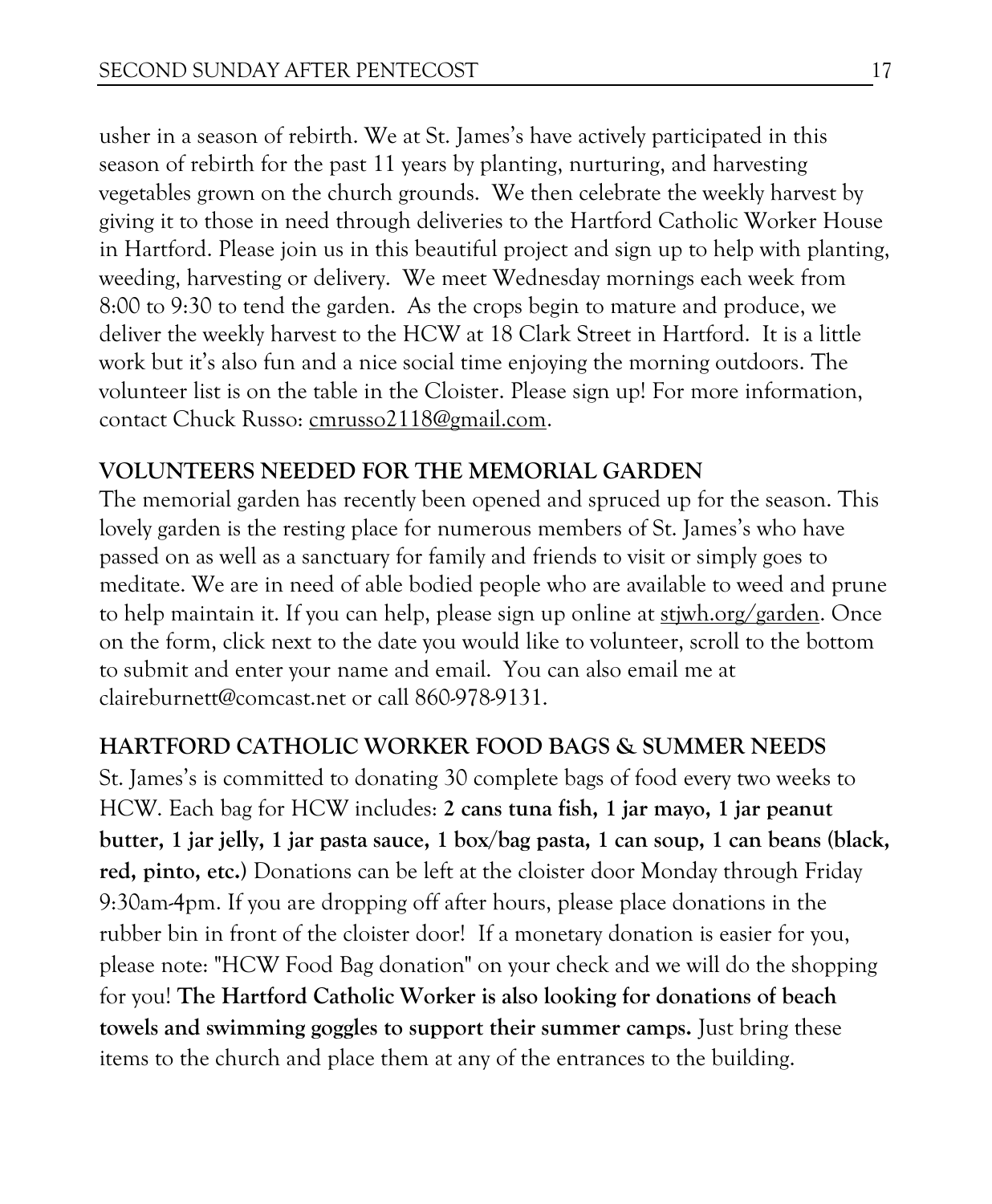#### **ALCOHOLICS ANONYMOUS**

AA meetings convene in the dining room Mondays and Thursdays at 10am, Monday through Friday at 7am, and Saturdays at 7pm.

## **CLERGY VISITATION**

If you or a loved one would like a member of the clergy to visit you at home or in the hospital, please contact the clergy at [rector@stjameswh.org.](mailto:rector@stjameswh.org)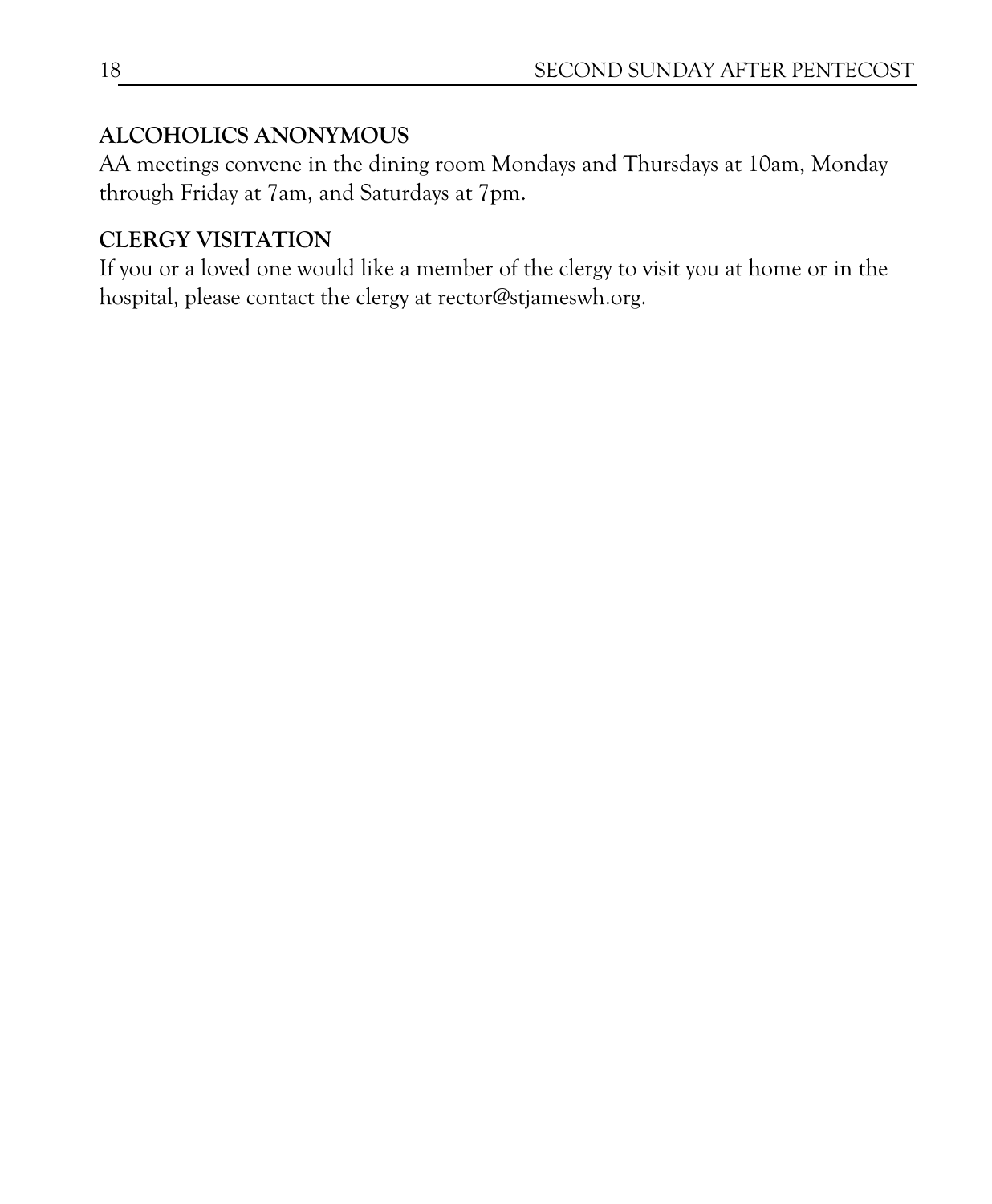# It's Back **LEMONADE ON THE LAWN**

# **JUNE 19 THROUGH** LABOR DAY